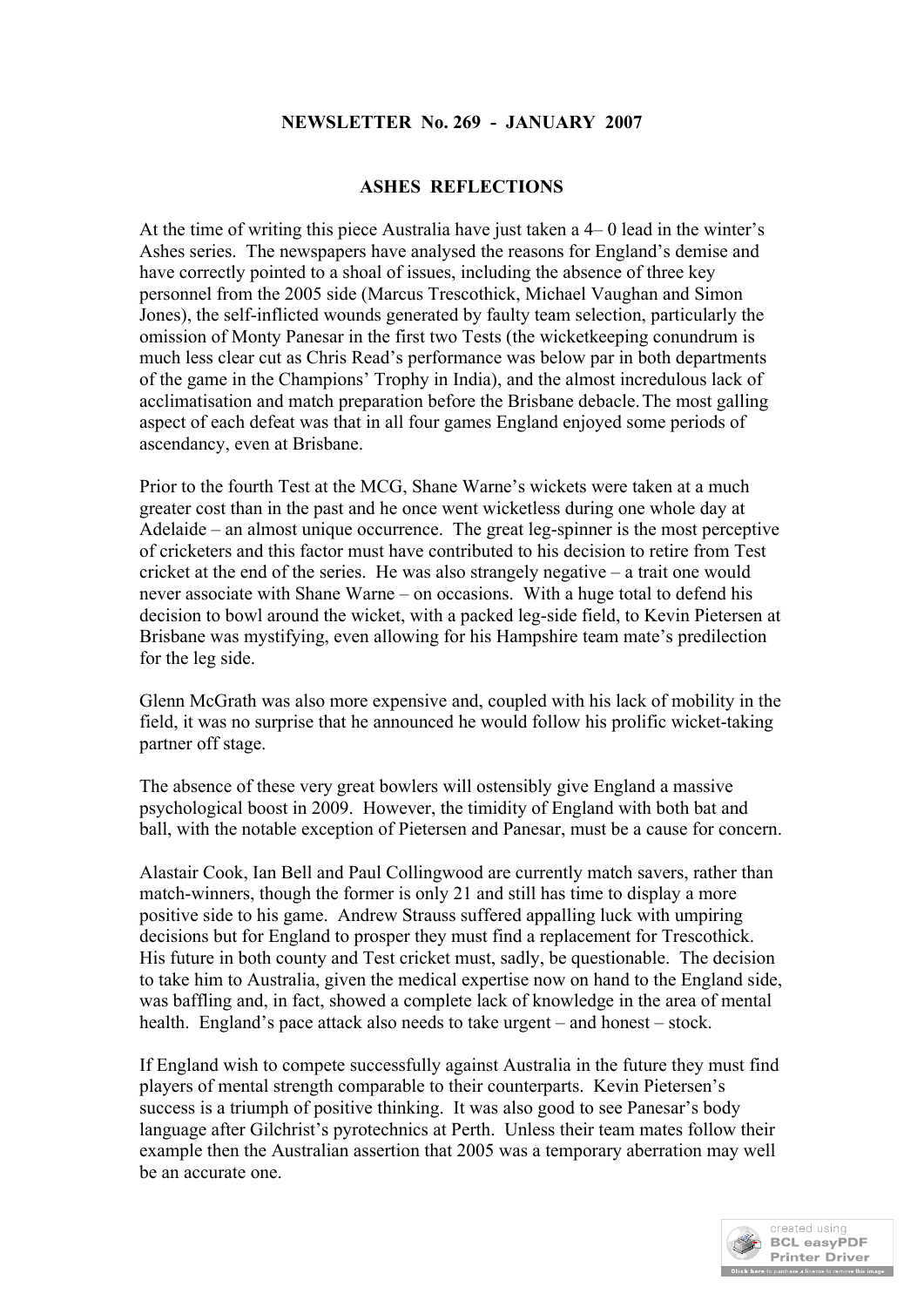#### **MEETINGS**

#### **10 January 2007 – Meeting**

Our speaker this evening is the former Glamorgan and England all-rounder Peter Walker. His recently published autobiography, It's Not Just Cricket, (pub. Fairfield Books) reveals – as implied in the title – that he is a man of many parts and talents.

**PETER MICHAEL WALKER** was born in Clifton, Bristol on 17 February 1936. His family emigrated to South Africa two years later and he spent his formative years there. However, he was always a restless soul and he ran away to sea, when ostensibly taking a camping trip during the school holidays, at the age of 16. Boarding a ship with a friend at Lourenco Marques, now Maputu in Mozambique, he travelled the world for a year before pitching up to Cardiff, where he had family connections, and offered himself for a trial with Glamorgan. He was signed on after just one net session.

He made his County debut in 1956 and made such good progress that he found himself in the England team in three Tests against South Africa in 1960. He made 52 in his first innings before becoming the middle victim in probably the most infamous hat-trick in Test history, perpetrated by Geoff Griffin, who was no-balled out of the Test arena during the same match. It was, ironically, the first, and so far only, Test hat-trick at Lord's.

He then completely lost form and was even dropped by his County later in the season. He never played in Test match cricket again but recovered his form in the following season to such effect that he completed the double. He not only scored 1347 runs and took 101 wickets but also held a remarkable 73 catches, a tally only twice bettered in a season - by Wally Hammond and Micky Stewart. It remains arguably the best "treble" in the history of the game.

In 1962, as if to emphasise the startling peaks and troughs in his long career, he recorded his highest score  $-152$  not out – and best bowling analysis - 7 for  $58 - in$ the same match, against Middlesex at Lord's. He also enjoyed the distinction of appearing in the last Players – Gentlemen match at Lord's during that season.

Six feet four inches tall, he was one of the greatest close fielders in cricket history. His boyhood hero was Allan Watkins, himself a fine fielder close to the wicket and he set out to emulate him. He succeeded spectacularly. First at short leg, and then at slip, he held a phenomenal 697 catches in 469 matches. As a batsman, he was well equipped, using his long reach to play forward and counter any danger, but was equally adept off the back foot from which he hit powerfully. The leverage created by his long arms enabled him to strike the ball long distances. In his brief Test career he twice lifted sixes off Trevor Goddard, one of the most restrictive of all bowlers.

Our speaker was a dual-purpose bowler, equally effective as an orthodox slow leftarm bowler from around the wicket, and a medium paced seam operator from over. An innate desire to experiment probably resulted in some inconsistency which meant that as both a batsman and bowler his true talents were never quite reflected in his

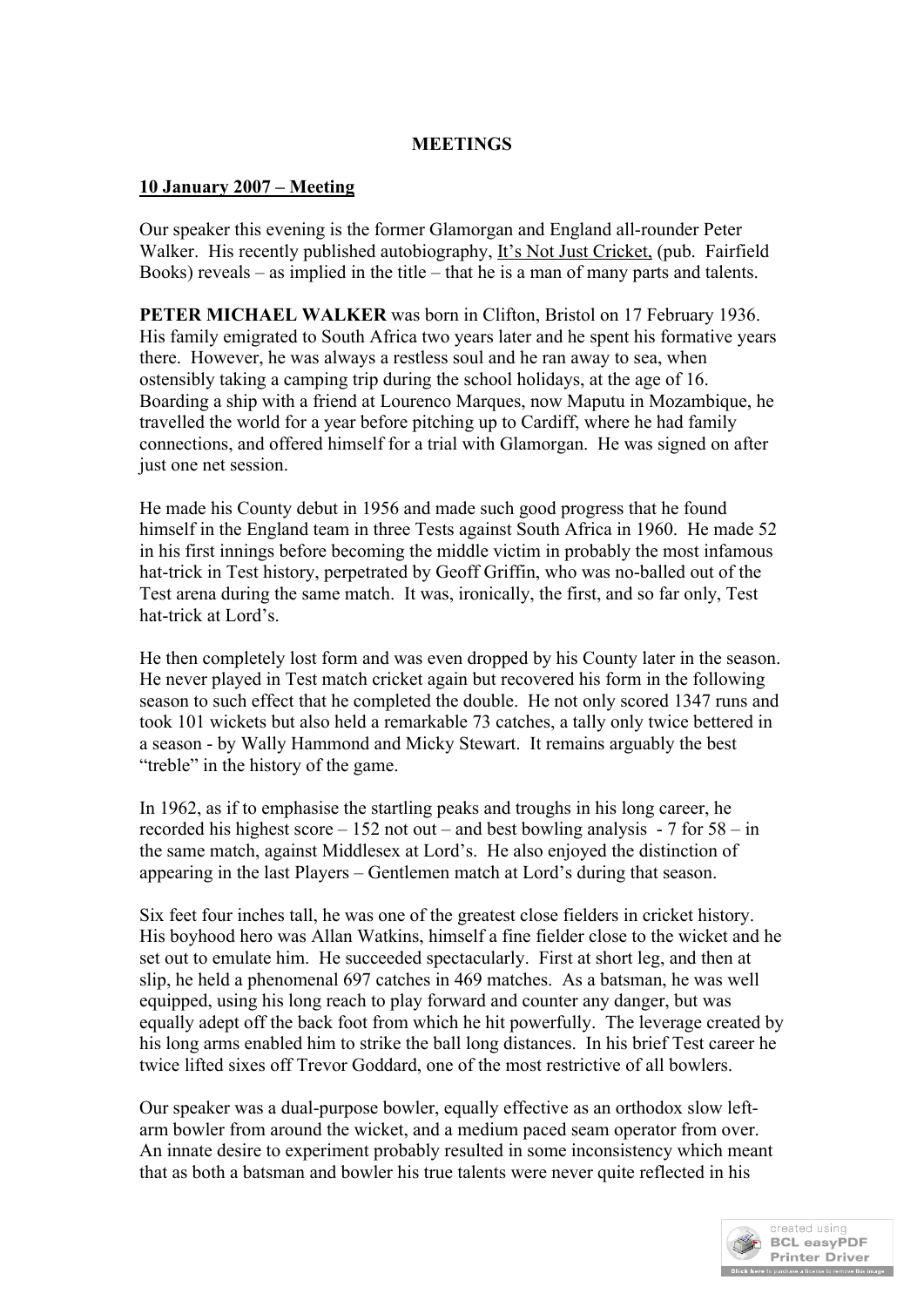figures. He finished his career with 17650 runs (avge. 26.03) and 834 wickets (28.63). However, when fielding, his concentration was remorseless and never wavered.

He left Glamorgan temporarily at the start of the 1963 season as he sought an alternative lifestyle in South Africa but returned, reinvigorated by the game's challenges, part way through the season. He went on to score a thousand runs in seven of his final nine seasons (he achieved the feat eleven times overall) and also took sixty or more wickets in a summer on another three occasions (six in all). He also played an important part in Glamorgan's Championship title season of 1969, when he continually chipped in with useful runs and wickets. He returned a season's best average (23.73) with the ball; his batting average that year (33.03) was only marginally behind that of 1959, his most successful year in terms of both aggregate (1564) and average (34.00).

He retired in 1972 and went on to develop a career in broadcasting. Many HCS members will recall that, with John Arlott and Jim Laker, he was an integral member of the team that covered Sunday cricket for many years on BBC2. He later set up his own highly successful production company, Merlin Television. This highly gifted and multi-faceted man has also directed the development of junior cricket in Wales and hosted supporters on England tours abroad.

Peter Walker's life has been an exciting and diverse one; and his autobiography referred to above is highly recommended. It is full of incident and interesting stories. This evening is sure to be an entertaining one.

## **8 November 2006 – Report**

David Rayvern-Allen, through his address and archival taped commentaries, gave a resume on the history of broadcasting. The first cricket commentary was given in 1927 by the former Essex cricketer, the Reverend Frank Gillingham. He was unfortunate in that the event was punctuated by rain breaks. At one stage, for want of something to say during these intervals, he commented on the advertising boards – he was, of course, broadcasting on BBC Radio, with their non-advertising policy!

Howard Marshall was the consummate broadcaster. He covered a number of sports, including the 1936 Olympic Games in Berlin, royal occasions, political events and social programmes. He commentated on the first Test match on radio, which was in 1934 at Lord's. It was the only occasion that England defeated Australia at the home of cricket in the  $20<sup>th</sup>$  century.

Rex Alston, an ex-schoolteacher, began commentating on cricket in the Second World War. His was a difficult task as he had to avoid making reference to the venue in case it alerted the enemy.

Our speaker also spent much time on John Arlott. He is of course our late Patron's biographer. Arlott brought the regional voice to radio; he was followed by such men as Wilfred Pickles and Ralph Whiteman. He was a founder member of Any Questions who held strong political views. He was eventually dropped from the

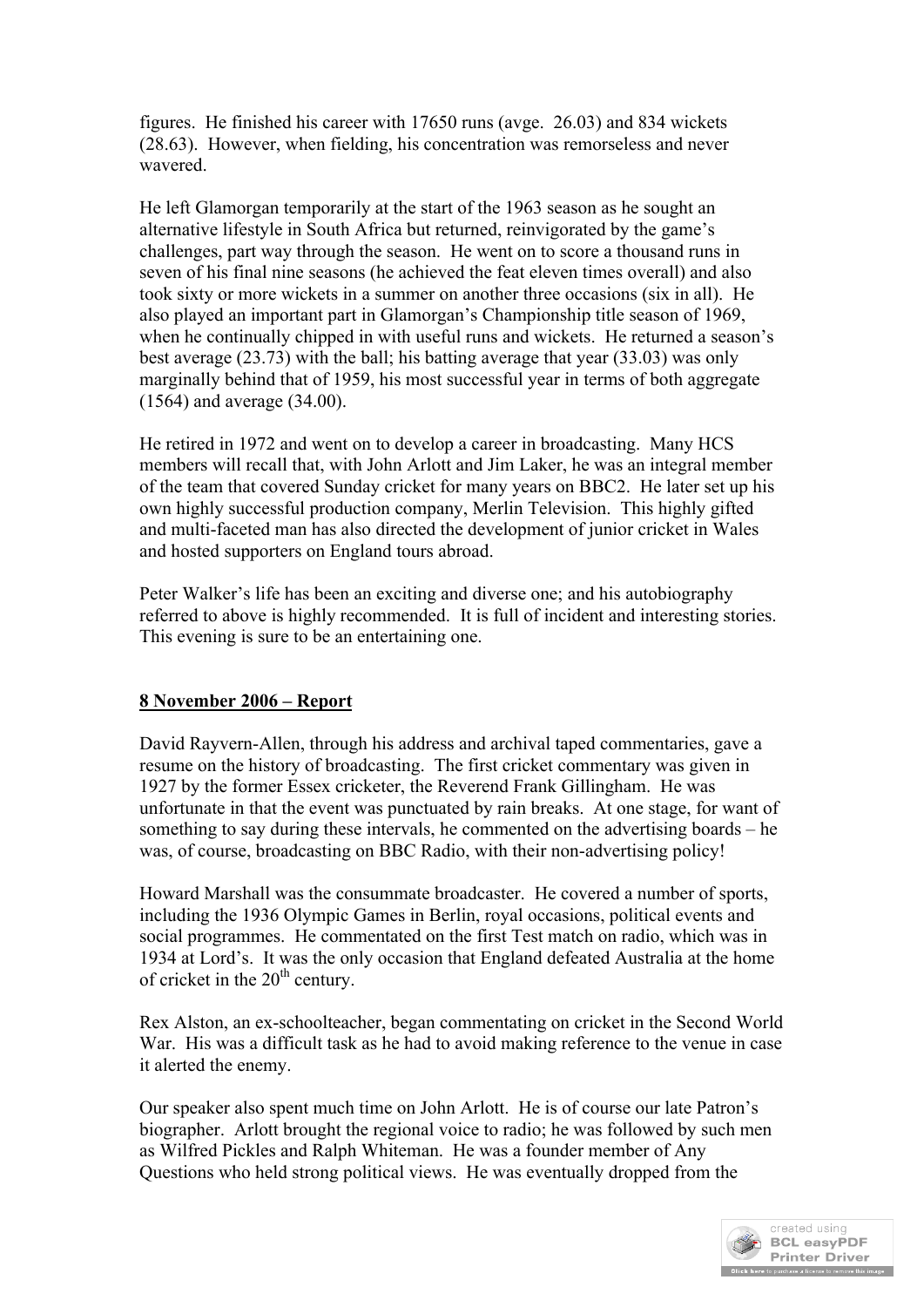programme by a reactionary BBC because of his strong views on Apartheid. Our speaker then played tapes of his classic commentaries on Freddie Trueman's  $300<sup>th</sup>$ Test wicket at The Oval in 1964 and the Lord's streaker in 1975.

He regarded Jim Swanton, on whom he also wrote a biography, as the prince of summarisers. On his own admission Swanton was pompous and portentous. These attributes also lead to a difficult relationship with Arlott. Nevertheless, as a counterbalance, his pseudo commentaries to troops suffering terrible deprivations at the hands of the Japanese on the Death Railway in Burma did much to lift their spirits.

He also played a tape on Brian Johnston's famous commentary with Jonathan Agnew at The Oval. Both men expected to be sacked next morning but were "saved" by the overwhelming public response to their hilarity.

It was a thoroughly enjoyable evening.

## **6 December 2006 – Report**

Chairman Susanne Marlow correctly described Shaun Udal's address at the Society's Celebretary Dinner as a tour-de-force. With scarcely a pause, his articulate talk, laced with humour, was an informed history of Hampshire cricket over the past twenty years. Those present learnt much about his teammates, captains and memorable matches over that period.

He was privileged to have played with Malcolm Marshall and Shane Warne, indisputably two of the greatest bowlers ever to play the game. Like other speakers before him he referred to Warne's unique inspirational and positive leadership qualities. Such was his stature, Warne never had to raise his voice in the dressing room.

He also covered his international career at length. Ray Illingworth was instrumental in him gaining a place in England's one-day squad, but he regretted that injury prevented him from challenging for a Test place on the Ashes tour of Australia in 1994-95. That injury, to his side, reduced his effectiveness for over two years. It was only upon his appointment as Hampshire vice-captain that he refocused his efforts on getting fit and applying himself. He then talked about his memorable day in the sun at Mumbai earlier in the year.

He was immensely proud to have lead Hampshire to their  $C \& G$  Final triumph. He would always remember the day vividly. It started with the difficult task of informing Jono MacLean that he was not to be in the starting XI. Our speaker paid fulsome tribute to the young South African, who had fielded brilliantly in the semi-final at the Rose Bowl, for making the task so easy; he hid any disappointment and gave the Hampshire captain his total support. The day ended with Shaun Udal being presented with the C & G Trophy by his first - and best - Hampshire captain, Mark Nicholas. It was a very emotional moment for him. He felt the turning point in the close match was Ian Bell's injury. He rallied his team whilst the England batsman was being treated and remembered in particular Andy Bichel's full-hearted response, urged on the baying Hampshire supporters at the Nursery End.

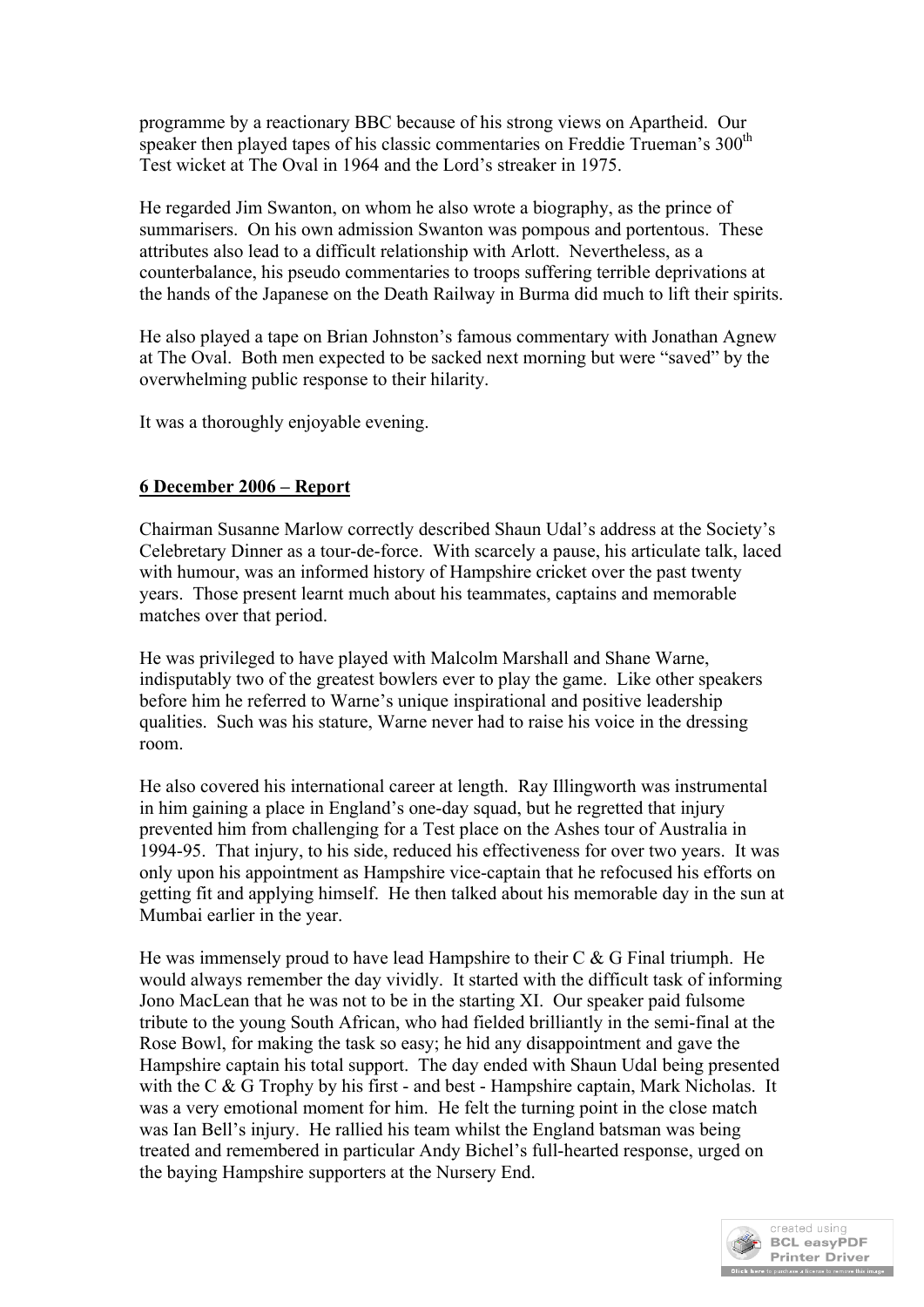It was very evident that Shaun Udal has considerable potential as a much sought-after public speaker when he eventually retires from playing cricket.

After his address, members enjoyed a thoroughly sociable dinner whilst he rushed off to London to appear on Sky Television later that night.

## **MICHAEL LUMB**

Michael Lumb has joined Hampshire from the start of next season. He has long been regarded as one of the most talented batsmen in the country though it has yet to be fully reflected in his record. He has, though, performed well against Hampshire having scored two centuries at the Rose Bowl, which must have influenced the County's decision to sign him. At the start of the 2003 season, in chilly weather and on an untrustworthy pitch, he rescued Yorkshire from a precarious 128 for 7 with concentration and application as he resisted Hampshire for nearly five and a half hours in scoring an unbeaten 115. He added 126 with Darren Gough, who scored 72 by typically more robust methods, for the eighth wicket. In the return match at Scarborough he enjoyed a fine double in making 64 and 59 .

The second hundred last summer, was in a different vein. Yorkshire were again in trouble, at 87 for 4, as they fought to avoid an innings defeat. On this occasion Lumb took the attack to the Hampshire bowlers. He swept Shane Warne repeatedly and safely as he reached fifty off 61 balls. He then accelerated, driving straight and through the covers as well as pulling with relish. He reached his century with a pickup for six off Sean Ervine. He had batted for only 112 balls and struck eleven boundaries as well as that six along the way. He was eventually last out shortly afterwards, caught at the wicket off Warne, for an excellent 103. It was an innings which demonstrated his pedigree.

He also played a fine cameo of 43 in the C & G Trophy semi-final at the Rose Bowl in 2005. Hampshire followers have therefore had much time to appreciate his gifts at close quarters.

**MICHAEL JAMES LUMB** was born in Johannesburg on 12 February 1980. His father was, of course, the former Yorkshire opening batsman, Richard Lumb. After spending all his formative years in South Africa he joined Yorkshire in 2000 and he made his debut that year scoring 66 not out against the touring Zimbabweans in his only match. However, he had to qualify and wait a year before being eligible to play in the County Championship. He was then frustrated as a knee injury limited him to four matches.

Left-handed, like his father, and six feet tall, he became a regular in 2002. When he made his maiden century against Leicestershire that summer, he became part of only the fourth father and son pair to score centuries for Yorkshire. His most productive season to date was in 2003 when he scored 1038 runs (avge. 41.53), earning his county cap in the process. He was also rewarded with an England A tour to India the following winter. He then endured two mediocre seasons and was dropped during 2005, but returned to form last summer with a number of consistent performances. If